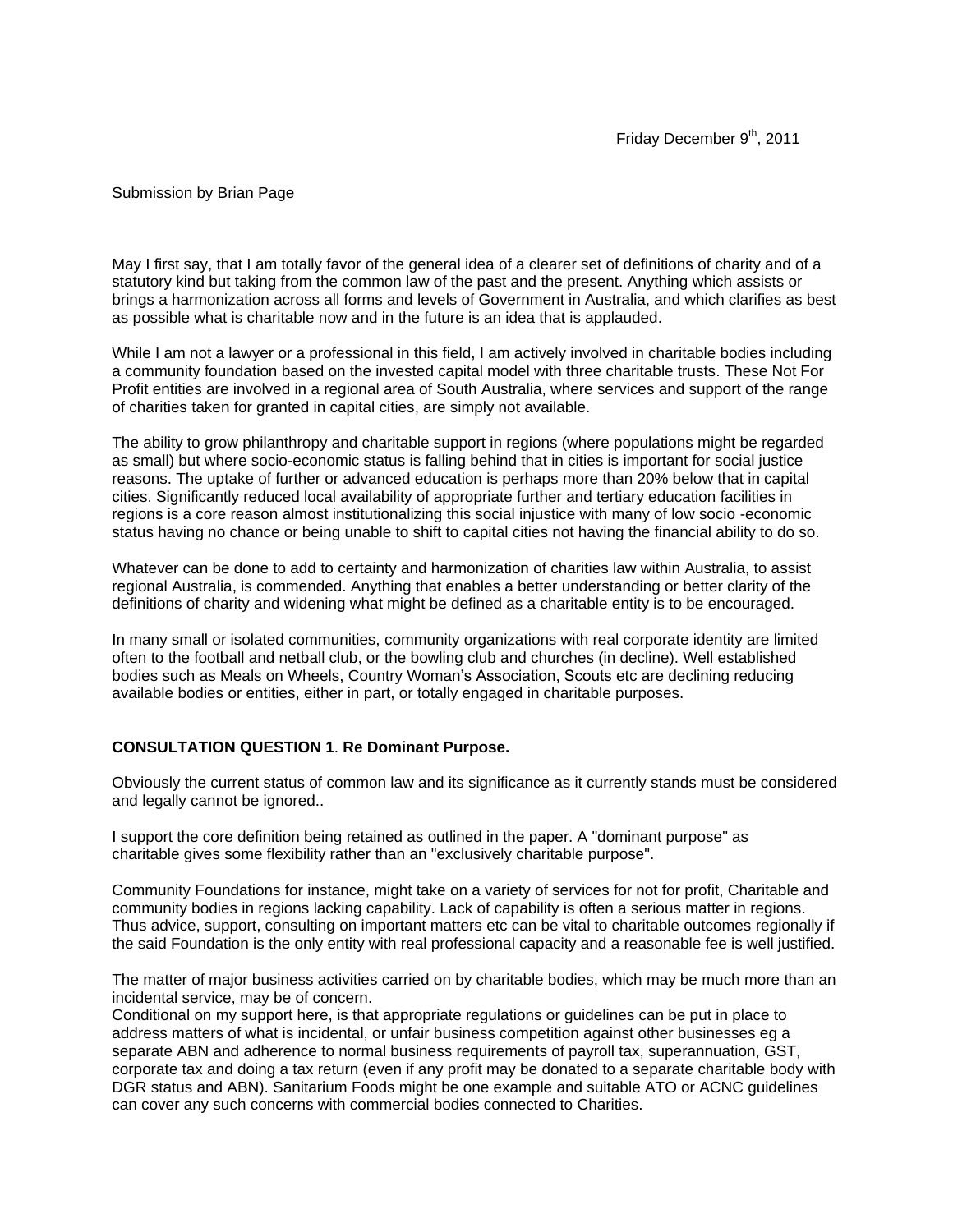### **CONSULTATION QUESTION 2. NSW Tribunal Clarification.**

I agree that it is sufficient clarification.

### **CONSULTATION QUESTION 3. CLARIFY THE MEANING OF "PUBLIC" OR SUFFICIENT SECTION OF THE COMMUNITY" CHARITIES BILL 2003.**

The discussion paper gives a good and understandable cover of this matter. As said above, I am concerned that regional Australia and isolated communities are not to be disadvantaged and without fair social justice.

In general the various points in the discussion paper if taken as the basis of the Government's direction are endorsed.

Dot point 64 particularly mentions geographically isolated communities and it is supported that this section is a very important one to include and more than that, emphasize, in the definition or the Government's point of view and direction.

#### **CONSULTATION QUESTION 4. BENEFICIARIES WITH FAMILY TIES, NATIVE TITLE ETC.**

If one can credit the mass of media and other reports, it seems that many indigenous organizations are rife with benefits to family members, employment of etc. This may also apply to any closed organization and some or several closed religious sects.

Clearly the public benefit is a paramount issue and in the case of indigenous bodies in remote areas, familial persons has the potential to be more than helpful to meeting the public benefit test and in the general advancement of these societies.

There is the matter of financial benefit. ATSIC and the Framlingham indigenous group are examples where financial impropriety seemed rife. Proper corporate governance, oversight by auditors and accountants from the providers of funds is imperative. There is the need for education and qualifications being gained by indigenous people in the Law and Accounting professions.

There are matters such as alcohol abuse perhaps from alcohol sold by indigenous owned entities. There is indigenous violence and sexual abuse issues.

Any changes to the Charities Bill 2003 should address these issues with appropriate guidelines; proper governance, proper accounts and auditing, policies that address personal benefit, policies and policing to ensure that issues like violence etc are appropriately addressed by law enforcement, and in the constitutions or deeds of operation.

For for-profit bodies, the charitable issue is not relevant which may be the case of indigenous copprations..

Thus my support to changes in the charitable regulation are conditional on proper governance, accountability etc.

In regard to these questions, the matters discussed in the Consultation paper seem to cover the questions quite well and dot point 60, the Marae in New Zealand gives guidance to question 4. Any matters or needed changes could follow or consider the guidance from overseas such as New Zealand which seem practical.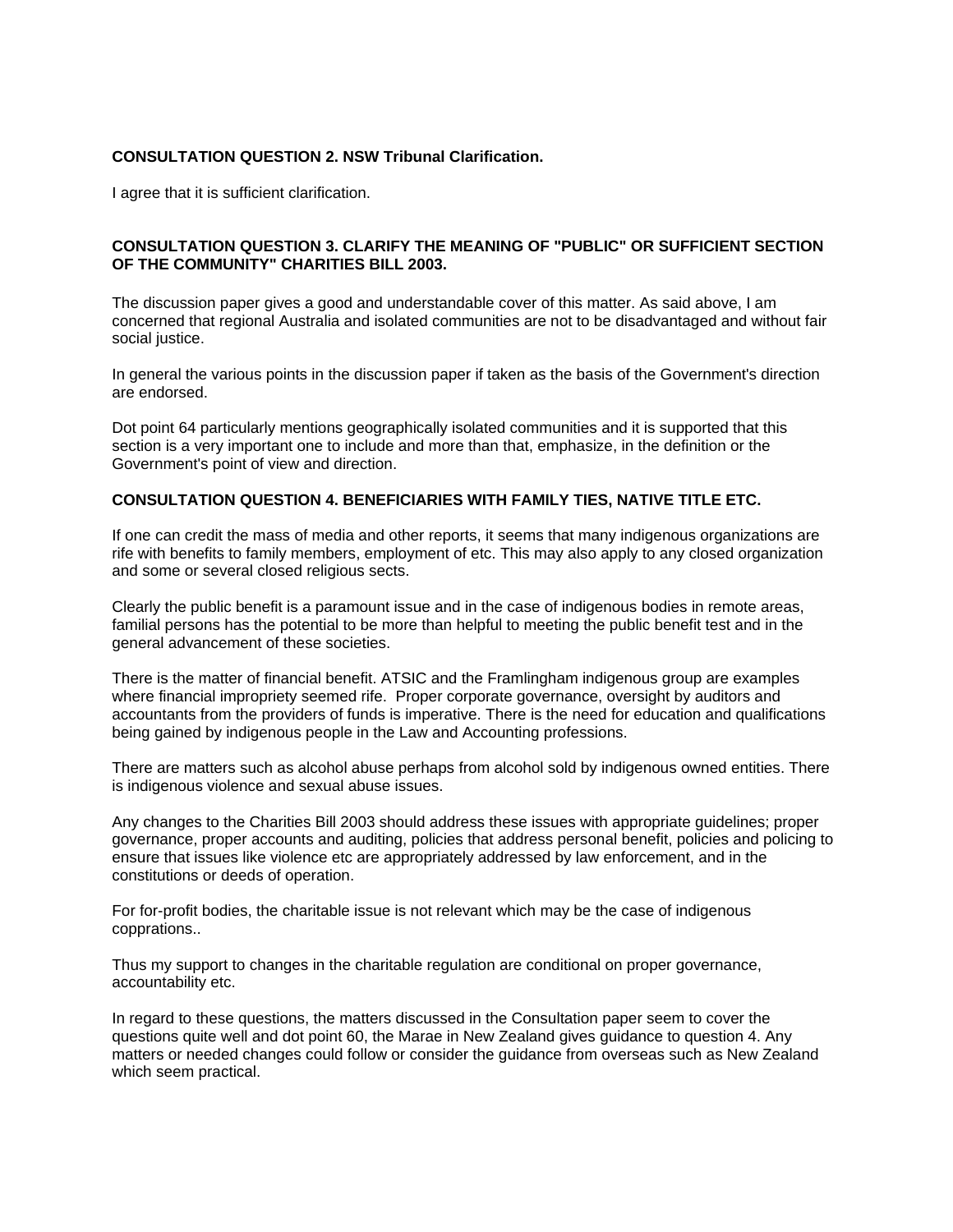## **CONSULTATION QUESTION 5. ADDITIONAL PRINCIPLES IN RULING TR 2011/02 AND IN UK RULINGS ETC.**

The matter of charging of fees (dot point 73) is supported as and should not affect a body being charitable, Fees are a natural part of charitable activity and incidental to generation of income or to maximize the real support of a professional charitable body to the community.

In regional areas, many of the 'corporate entities' are membership based eg sporting clubs, meals on wheels, RSL etc. But the benefits are not simply exclusive to the membership but extend widely into the community and often where incidental activities are the raising of monies for charity. Organizations which have membership also include service clubs.

Conditional on this support would be the wording of constitutions as being not for profit, for the community good etc as part of the purposes of these bodies.

## **CONSULTATION QUESTION 6. RELIANCE ON COMMON LAW.**

The situation in England and Wales is mentioned. A problem with common law is the cost factor! Changing needs of society being continually considered, is essential. Many matters today considered charitable, were not so in Elizabethan times when the basis of charitable law was enshrined. Environmental concern is just one issue.

The matter of statutory law, statutes set by governments is discussed in the paper and the role of this in charitable law. It appears that a balance is needed, a good dose of statutory law, also on current common law, consultations with the community over time as circumstances change, and regular surveillance of federal and state laws for harmonization, as common law at times may only apply to a single state.

### **CONSULTATION QUESTION 7. DEMONSTRATING A PUBLIC BENEFIT**.

There should be consistency across all the four heads of charity either all are presumed to be charitable, in dot points 19 and 20 page 3, or all as for the 'other purposes etc Head 4, has the onus to prove that is is indeed charitable and for the public benefit.

The discussion clearly presents the main issues eg the first three heads of charity are presumed to be charitable, and the fourth head has to prove that it has public benefit and is charitable. The discussion paper also addresses taxation issues. The granting of deductible gift recipient based on the definitions and other matters is also to be considered overall.

a) On balance, there is a strong case that each of the four heads of charity are considered equal and are treated the same. This is for simplicity, equality and what seems to me, a much easier legal and tax framework.

b) On the presumption of advance met of religion being charitable, this is based on the role of religion in Elizabethan times. Religious bodies were then the main source of charity and asylum from danger, In the early 1800's in England, Parishes had a legislated role in collecting rates and distributing relief to the poor and also in 'job' placement eg to farms as farm workers and for young women as servants in homes.

In the recession after the Napoleonic Wars, it was cheaper for the Parishes and economically battered rate payers to pay the way for the poor to go to the new world such as Australia.

But the role of religion is not this now and its role is much changed. The separate Care organizations such as Anglican Community Care, Centacare (Catholic), and of other churches, do separate charity and the DGR entities, from the actual advancement of religion.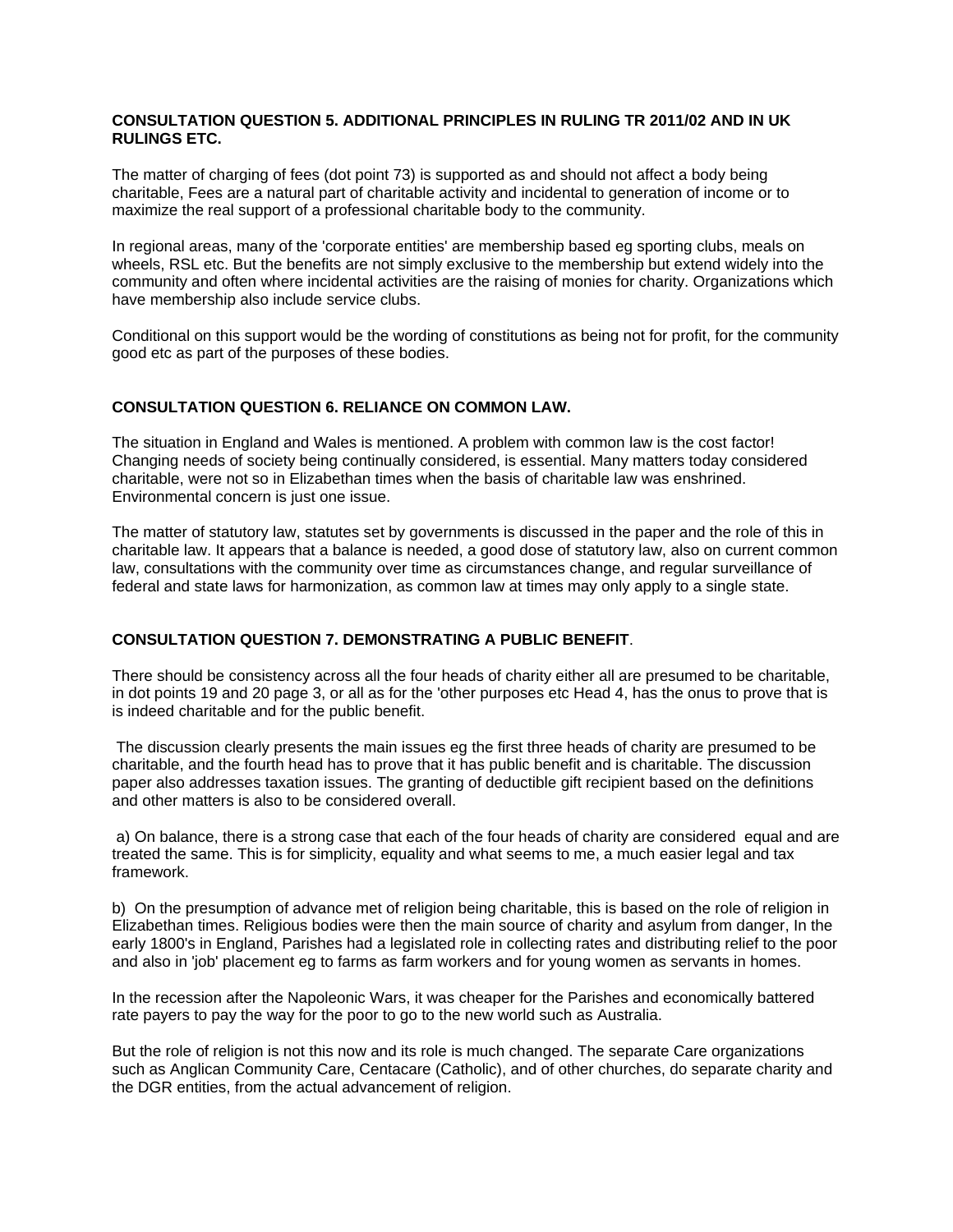In the case of sects like Scientology hiding under the charitable guise of a religion, one wonders if they could even closely meet the charitable purpose, and certainly do not meet the public benefit test! Hillsong for instance may also be quite dodgy, they apparently rorted the Job Support programs. The Plymouth Brethren in my region ran and run businesses clearly competing with other private enterprise and once had to return GST avoided under the tax free charitable guise, They still run businesses with unfair tax advantage. These matters might be sorted with a separate ABN etc as a condition mentioned before.

The issue of Religion being charitable thus cannot be presumed at all to be. And clearly, it is not always in the public benefit, thus on balnce, it appears that the best outcome is to have the four heads of charity treated the same eg TO NOT BE PRESUMED AS BEING CHARITABLE, AND HAVING TO PASS A PUBLIC BENEFIT TEST.

Dot point 36 in the Consultation paper also advises that overseas legal developments have over turned the issue of presumption of a public benefit. This should be a clear lead to adopt a common practice.

c) In the issues of advancement of education and relief of poverty, one can maybe consider that this might more clearly have a case for presumption of being charitable. But in b) above eg Hillsong under the religious banner, but having a relief of the poor role seems to also cloud this. Often in large businesses roles, a blurring of business and charity is obvious. In the case of a closed sect like the Plymouth Brethren, their business enterprises under the guise as charitable gain funds it would seem, only for the Sect itself and not the general public, And some closed sects also run their closed private schools which blurs into education if employment is mainly of those of the sect..

Many of the modern evangelical and doctrinal religions particularly those based on the US model eg the TV Preachers are clearly a business model and a highly profitable one bringing great wealth to the principles, and their religious work with the poor seems very uncertain.

THUS, IT SEEMS BETTER THAT EDUCATION AND THE RELIEF OF THE POOR BOTH SHOULD ALSO MEET THE ONUS OF PROOF AS BEING A PUBLIC CHARITABLE ENTITY.

## **CONSULTATION QUESTION 8. ACNC ROLE.**

The ACNC will obviously have an important role in determining what is charitable, what is for the public benefit, and the status given eg DGR. It is core to who meets the tests and the whole efficacy of the charitable sector..

### **CONSULTATION QUESTION 9. ISSUES IF PRESUMPTION OVERTURNED.**

Clearly some entities currently presumed charitable will be affected. It is up to them to address their own Constitutions, or codes of operation to meet the reasonable tests of proof, eg being not for profit, not being involved in activities against the public good or the common good, nor activities against the legal rights of members or individuals, of transparency, of good corporate governance and of not providing excessive benefits for those listed as trustees or beneficial owners, etc.

Such requirements are of common expectation. Recent press has outlined very poor charitable performance or outcomes where for instance, the cash flows of an excessive number of charites is consumed by overheads and over 2/3's of cash flow or income. Expected outcomes for the public, and for the donors are not met. Staff and employees might receive excessive benefits.

Getting this under appropriate control and good governance is essential and a major task for the ACNC.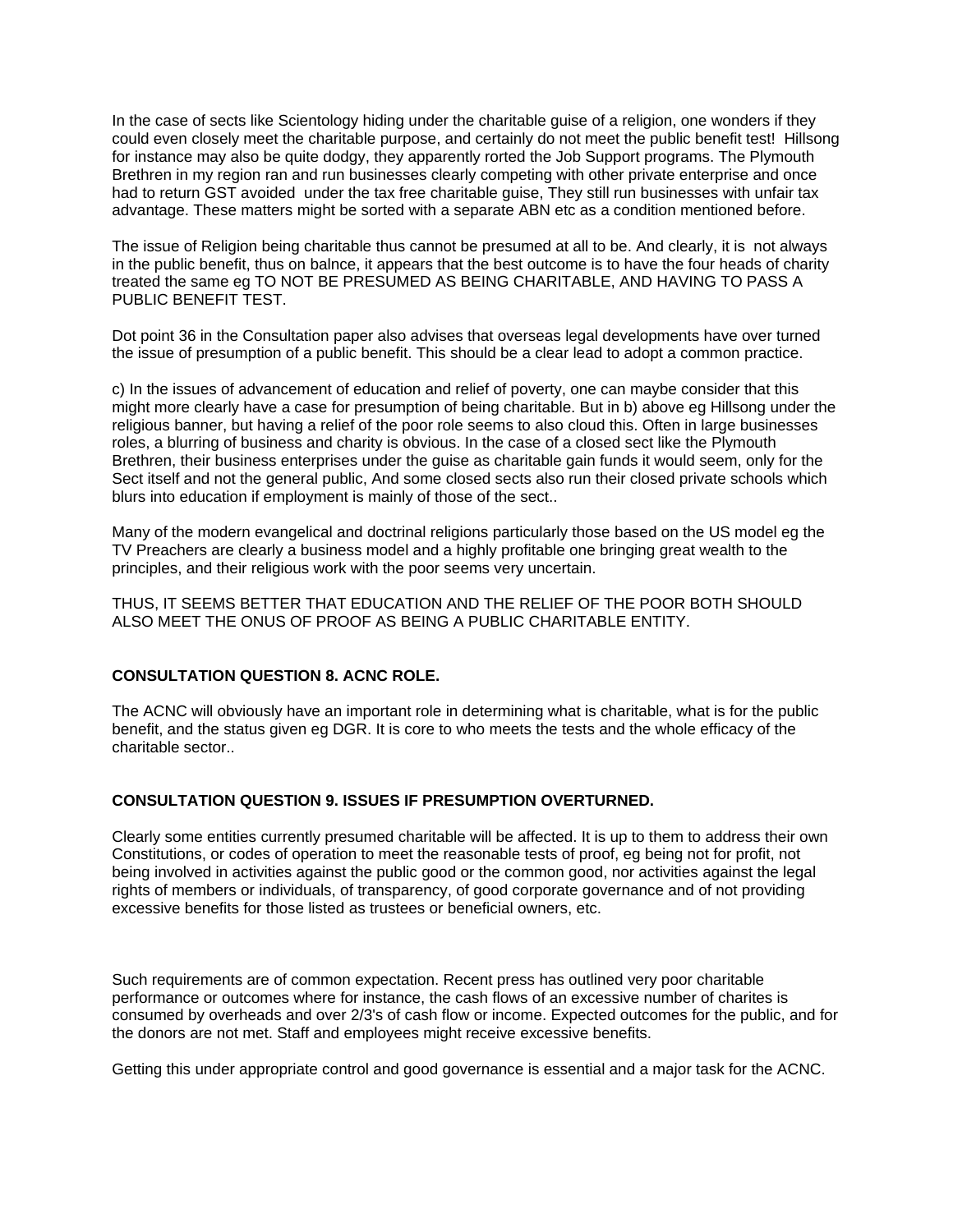# **CONSULTATION QUESTION 10. ACTIVITIES FURTHERANCE TO CHARITABLE ACTIVITY.**

A Charitable body undertaking activities which might not be charitable in themselves, is often essential to the outcomes obtained, the better performance to the entity and is simply good common sense.

The whole of section 2.1.4 raises important issues of the relation between charitable activity and purported business activity, which to some extent is covered or addressed previously in my submission.

Clearly, this is vexed issue and at the core is the need for the constitutions of the entities, as argued several times, as a condition to my opinion here. Stating that the entity is not for profit etc and core issues for constitutions or trust deeds a can be placed in guidelines that the ACNC will eventually set.

It is maybe an issue that every NFP or charitable body do a tax return. They must be properly audited and audits must not have qualifications which are excessive. Inthis way the Government and public will be satisfied that all is proper and that the outcomes of business type activities do enhance the charitable outcome.

## **CONSULTATION QUESTION 11. CLARIFICATION OF THE CHARITABLE ROLE IN DEFINITIONS.**

There is probably no reason to further clarify this question. High Court rulings dot point 95 address this matter in a very full legal sense.

### **CONSULTATION QUESTION 12. POLITICAL ACTIVITY. ALSO QUESTION 14.**

Party political activities should be absolutely determined as NOT being charitable. These might be construed to meet the public interest, but cannot be charitable as the end game of this is getting individual persons elected and these will recieve substantial financial advantage from this. This cannot at all be seen as a not for profit. Politics is big business as is political lobbying.

I read in the press that in the UK that a body providing travel and meetings between politicians overseas lost it's charitable status and DGR status. This was in the UK. This is a good example to consider.

Advocacy is another issue eg advocating the furtherance of any of the four heads of charity, and where it is for the common good, and is in the public interest and which is not for profit.

It is my opinion that the Charities Act be not be amended to allow clearly partisan politics or commercial lobbying, or advocating any political party, nor opposing individuals for office.

The ACNC can clearly settle this matter with clear guidelines under the current Charities Act particularly for advocacy ans setting a severe teasy=t for anything that may be partisan poltics.

## **CONSULTATION QUESTIONS 15 AND 16.**

There is the matter of local government being included in the definitions as a government body which should be done..

Illegal activities is obviously enshrined in common and criminal law.

Whatever is set as to what are charitable purposes needs to be consistent with that set in the UK etc bearing in mind experience over time, the need to allow changes in society to be acknowledged, and where their experience in recent years has proven correct.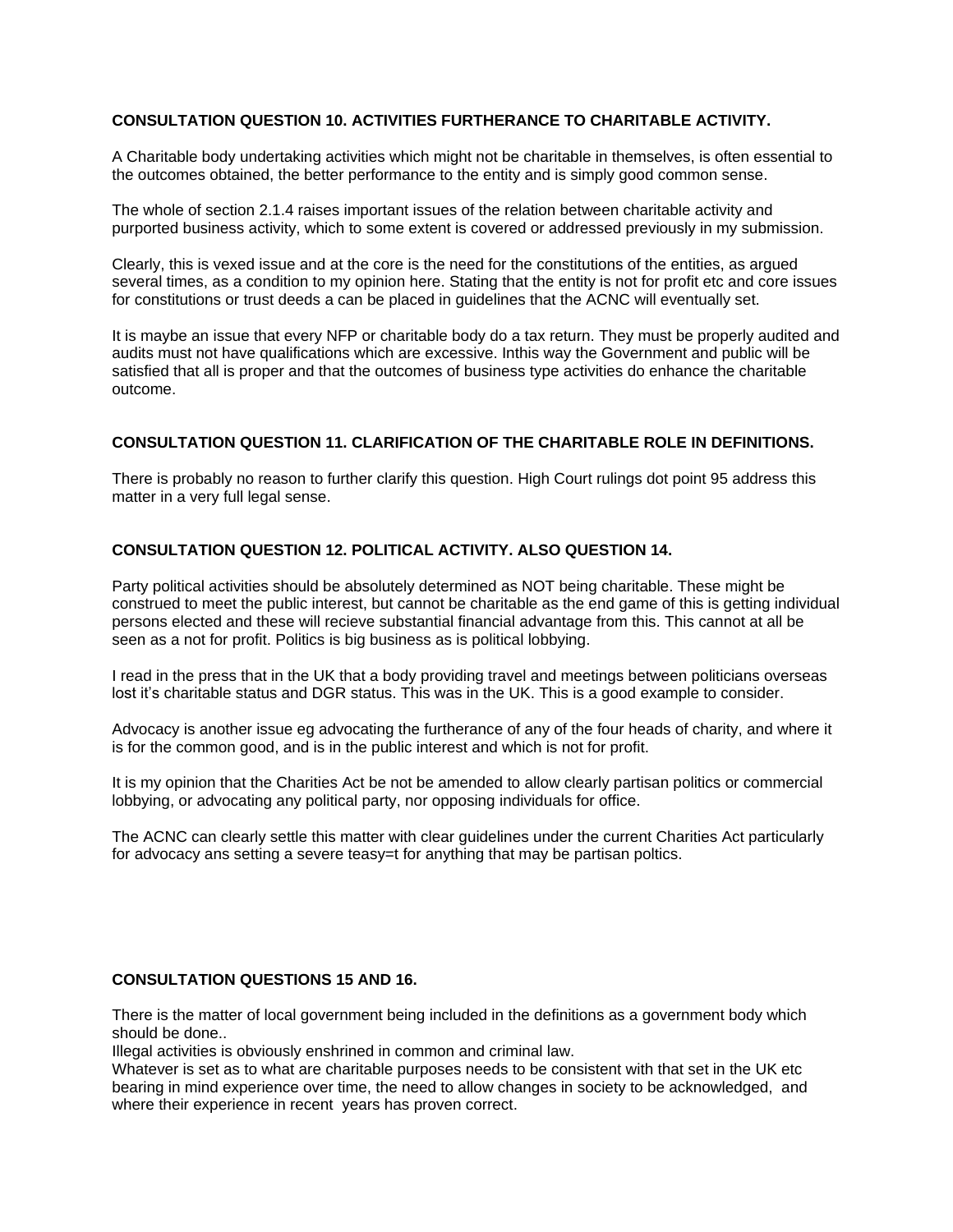One must bear in mind that Australian law has its basis in British law, and commonality of Charities Law in Australia and with these is a good thing.

# **CONSULTATION QUESTIONS 16 AND 17.**

The list of charitable definitions in the Charities Bill 2003 is a very good starting point and generally concurred with.

The Extension of Charitable Purpose Act No 107 of 2004 amended has added matters which need to be considered or included, eg

Provision of community child care services is a charitable purpose.

Provision of a rental dwelling under National Rental Affordability Scheme is a charitable purpose.

Self-help groups and closed or contemplative religious orders are for the public benefit

There is also the matter of charitable intent in State Legislations and Law. For instance Acts in the various States add some confusions. The Collections for Charitable Purposes Act 1939 in South Australia also adds some of their own definitions of charitable purpose and there are several and this act may not be in harmony with the Federal situation?

eg apart from relief of the poor etc, ADD relief of distress occasioned by war, relief and assistance to support to members of the armed forces.

provision of welfare assistance to animals.

The items listed in the UK should be added eg

Advancement of community development. (In regions, building stonger communities, and stronger community institutions and structures is essential particularly in isolated Australia.

Efficiency of the police, fire and rescue services and ambulance services is very important in regions but adding the rider, provided by volunteers, is a valuable added statement.

Advancement of amateur sport (This is very important in regions).

Government organizations that would be charitable except that they are operated by government entities (including local government), should not be disqualified from being charitable and should be added to the list as being a charitable purpose and for the common good or public purpose and benefit. These include

Public Hospitals. Art Galleries where educative advancement is the key reason why. Public Schools. Public Museums, etc.

Eg any such organization where any of the heads of charity are involved, or associated within such bodies. The general public is often or always or involved acting on boards, as volunteers or in fund raising. These bodes are essential to community fabric and viability.

I guess the key to all of these is being not for profit, being for the community and public benefit, being involved with volunteers, providing benefits to the public beyond the membership for bodies with a membership structure etc.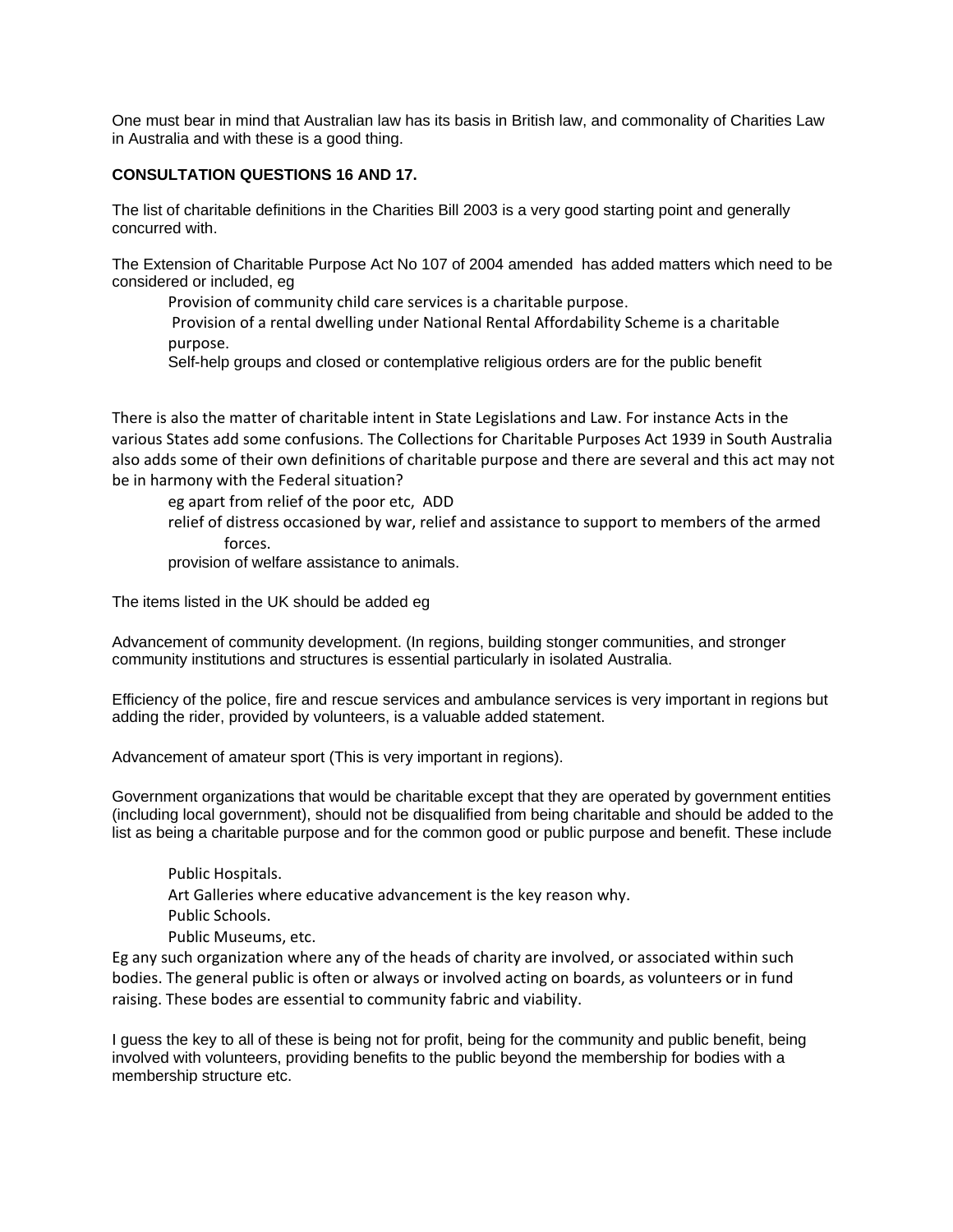# **CONSULTATION QUESTION 18. CHANGES IN LAWS, STATE AND TERRITORY.**

Statutory definitions of charity should be harmonized over all States and Territories, over the three tiers of Government, Federal State and Local. Harmonization over Australia is an essentially desirable outcome.

In SA for instance, the Charitable Collections Act needs to be amended or changed or replaced, as being narrower or out of touch with common law, and not consistent with the accepted four heads of charity or what these mean.

## **CONSULTATION QUESTION 19. ADRF's.**

A main problem is often that they do not enable an organization to raise funds and to keep and invest these almost acting as a community insurance support. They should be able to act as invested capital charitable funds and when a disaster occurs, there is immediate funding to begin the task of renewal after disaster,

Additional to the massive fund raisings of flow donations immediately after the event, often when the immediate flow through funds are exhausted, much remains to be done, and in the light of day and when the full consequences are known.

ADRF's should be able to act as a capital invested fund, not releasing funds until a disaster occurs, and if say a PuAf, should be not required to meet annual distribution requirements eg in many years, no monies might be released from funds at hand but when needed, substantial funds can be released. .

### **CONSULTATION QUESTION 20. TRANSITIONAL ISSUES.**

Transitional issues might be that legislations between the three levels of Government and particularly the States are not in synchronization and maybe Federal Legislation might take precedence but is probably a constitutional problem may be in the way of this..

All States should be able to allow the use of Tax Exempt Funds to benefit all DGR's and DGR's that are associated with government organizations which would be charitable except they are owned by government..

A charitable environment situation that encourages charitable and philanthropic growth and activity in this country will always be beneficial, and good legislation will encourage this, as will the widening of what are charitable causes as outlined.

There may be matters associated with corporate governance auditing etc which ar different between the States but Commonwealth Corporate Law and ATO or Tax law should prevail.

There is also a need for an Accounting standard for Charities and Not For Profits which uses words like surplus and deficit and not profit and loss, and which distinguishes between donations and income and capital where a capital invested model is employed and donations are to be used as invested capital with income only to be spent. The Victorian Government is believed to be well advanced on such a standard

And the matter of capital Invested charitable funds and charities or foundations and philanthropic bodies needs to be properly recognized. The matter of distributions from PuAF's and PAF's should be made less restrictive particularly for Community Foundations or Trusts associated with Community Foundations..